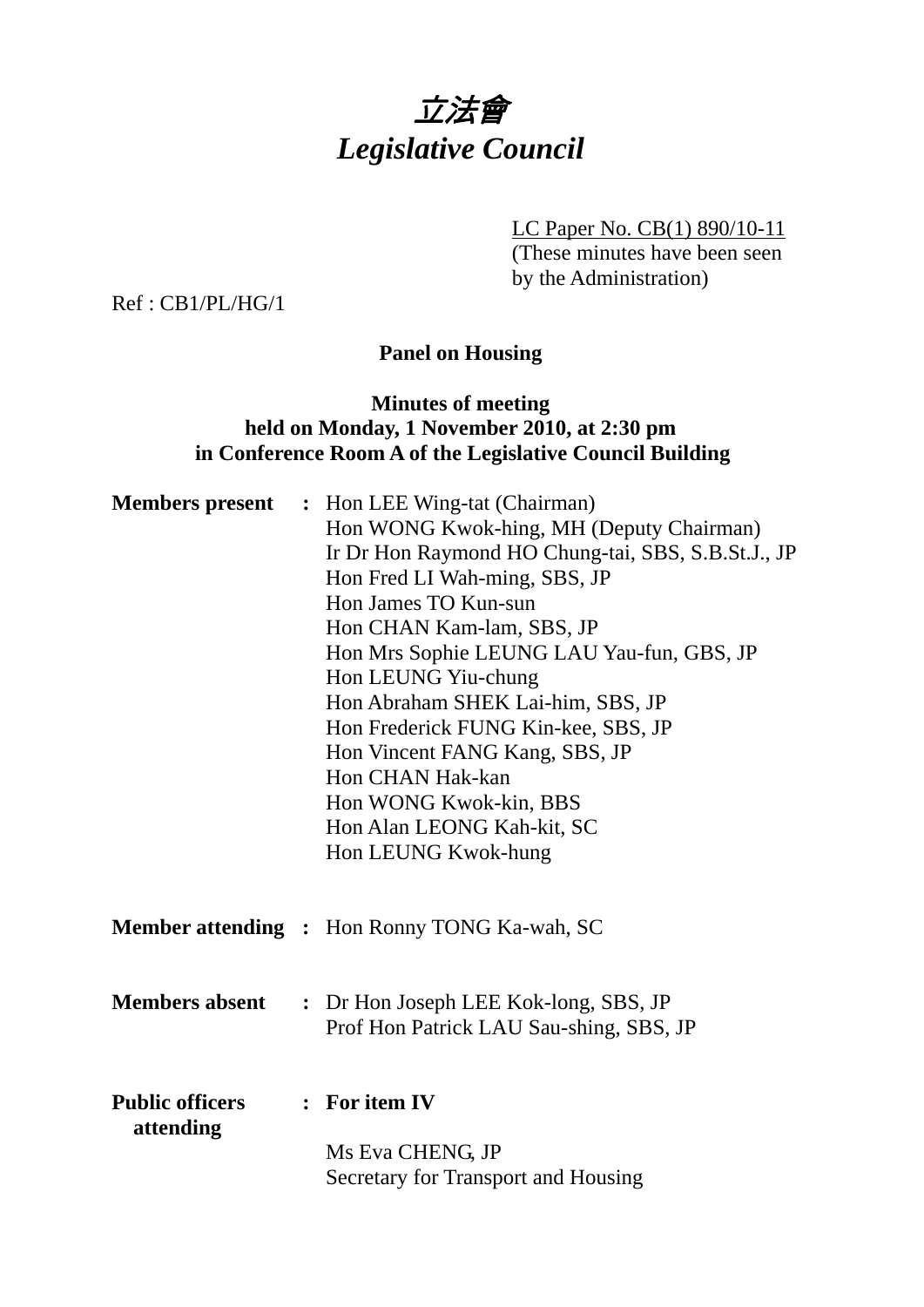|                             | $-2-$                                                                                                       |  |  |  |  |
|-----------------------------|-------------------------------------------------------------------------------------------------------------|--|--|--|--|
|                             | Mr D W PESCOD, JP<br>Permanent Secretary for Transport and Housing<br>(Housing)                             |  |  |  |  |
|                             | Ms Annette LEE, JP<br>Deputy Secretary for Transport and Housing<br>(Housing)                               |  |  |  |  |
|                             | Mr Eugene FUNG<br>Principal Assistant Secretary for Transport<br>and<br>Housing (Housing) (Private Housing) |  |  |  |  |
|                             | For item V                                                                                                  |  |  |  |  |
|                             | Mr D W PESCOD, JP<br>Permanent Secretary for Transport and Housing<br>(Housing)                             |  |  |  |  |
|                             | Mr Albert LEE, JP<br>Deputy Director (Estate Management)<br><b>Housing Department</b>                       |  |  |  |  |
|                             | Mr Tony LIU<br><b>Assistant Director (Estate Management) 3</b><br><b>Housing Department</b>                 |  |  |  |  |
| <b>Clerk in attendance:</b> | Miss Becky YU<br>Chief Council Secretary (1)1                                                               |  |  |  |  |
| <b>Staff in attendance:</b> | Mrs Mary TANG<br>Senior Council Secretary (1)2                                                              |  |  |  |  |
|                             | Miss Mandy POON<br>Legislative Assistant (1)4                                                               |  |  |  |  |

(LC Paper No. CB(1) 211/10-11 — Minutes of the meeting held on 14 October 2010)

The minutes of the meeting held on 14 October 2010 were confirmed.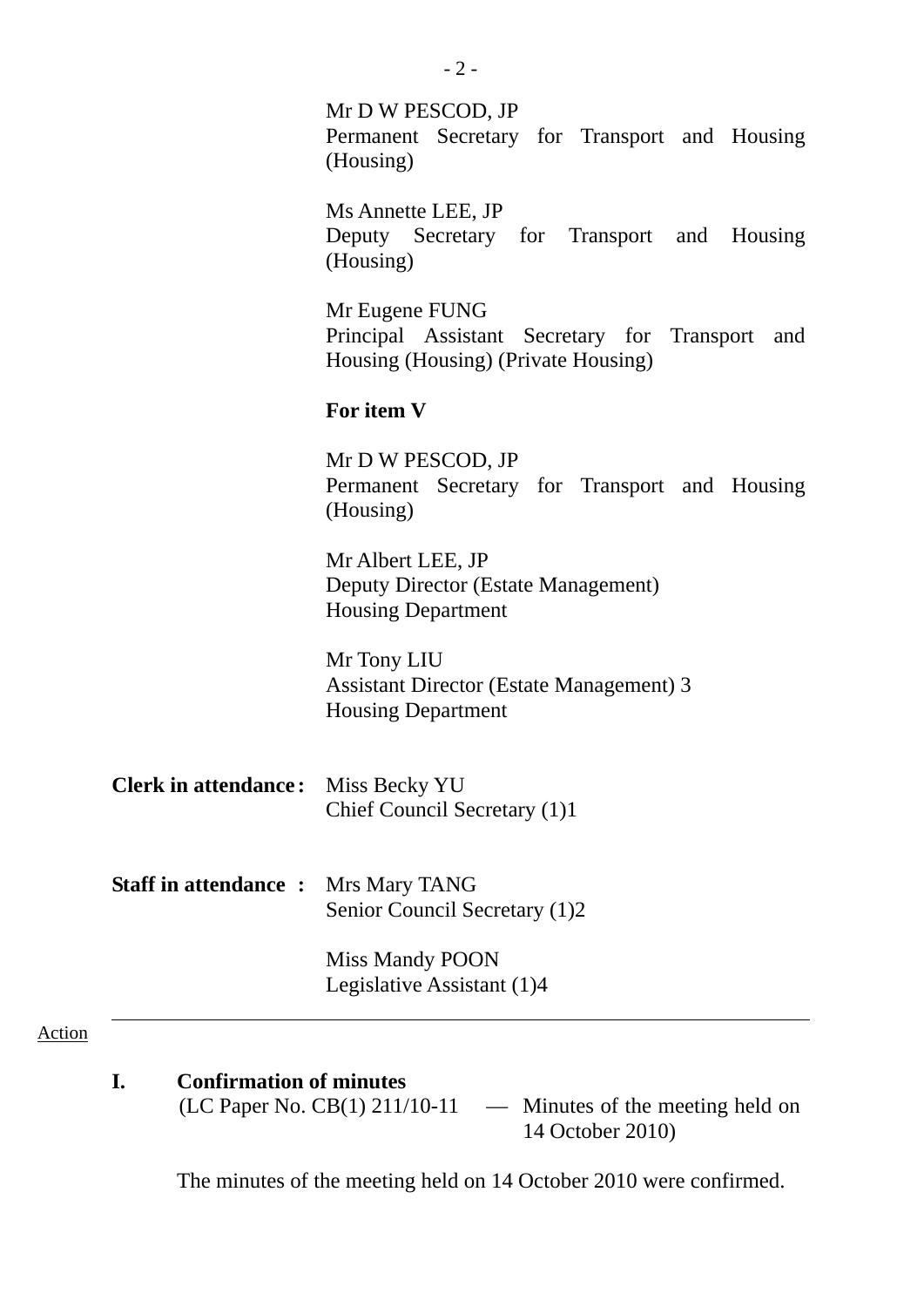### **II. Information paper issued since last meeting**

2. Members noted that no information paper had been issued since last meeting.

#### **III. Items for discussion at the next meeting**  (LC Paper No. CB(1) 213/10-11(01) — List of follow-up actions LC Paper No. CB(1) 213/10-11(02) — List of outstanding items for discussion)

3. Members agreed to discuss the following items at the next regular meeting to be held on Monday, 6 December 2010, at 2:30 pm -

- (a) Enhancement of closed-circuit television security systems in existing public rental housing estates; and
- (b) Environment-friendly designs of and green measures implemented in public rental housing estates.

4. The Chairman said that he had agreed with Professor Patrick LAU, Chairman of the Panel on Development, to hold a joint meeting to discuss the issues on "Land supply for housing" and the "Planning of the North West Kowloon Reclamation Site 6". Members would be informed of the meeting arrangements as soon as the date for the meeting had been decided.

(*Post-meeting note*: With the concurrence of the Chairmen of the Panel on Development and the Panel on Housing, the joint meeting was scheduled for Friday, 10 December 2010, at 4:30 pm or immediately after the House Committee meeting, whichever was later.)

### **IV. My Home Purchase Plan**

(LC Paper No. CB(1) 258/10-11(01) **—** Administration's paper on the My Home Purchase Plan)

5. The Secretary for Transport and Housing (STH) briefly explained the "My Home Purchase Plan" (MHPP) and the merits of MHPP by highlighting the salient points in the Administration's paper tabled at the meeting. She said that under MHPP, the Administration would provide land for the Hong Kong Housing Society (HKHS) to build "no-frills" small and medium sized flats for lease to eligible applicants at prevailing market rent. The tenancy period would be up to five years during which the rent would not be adjusted. Within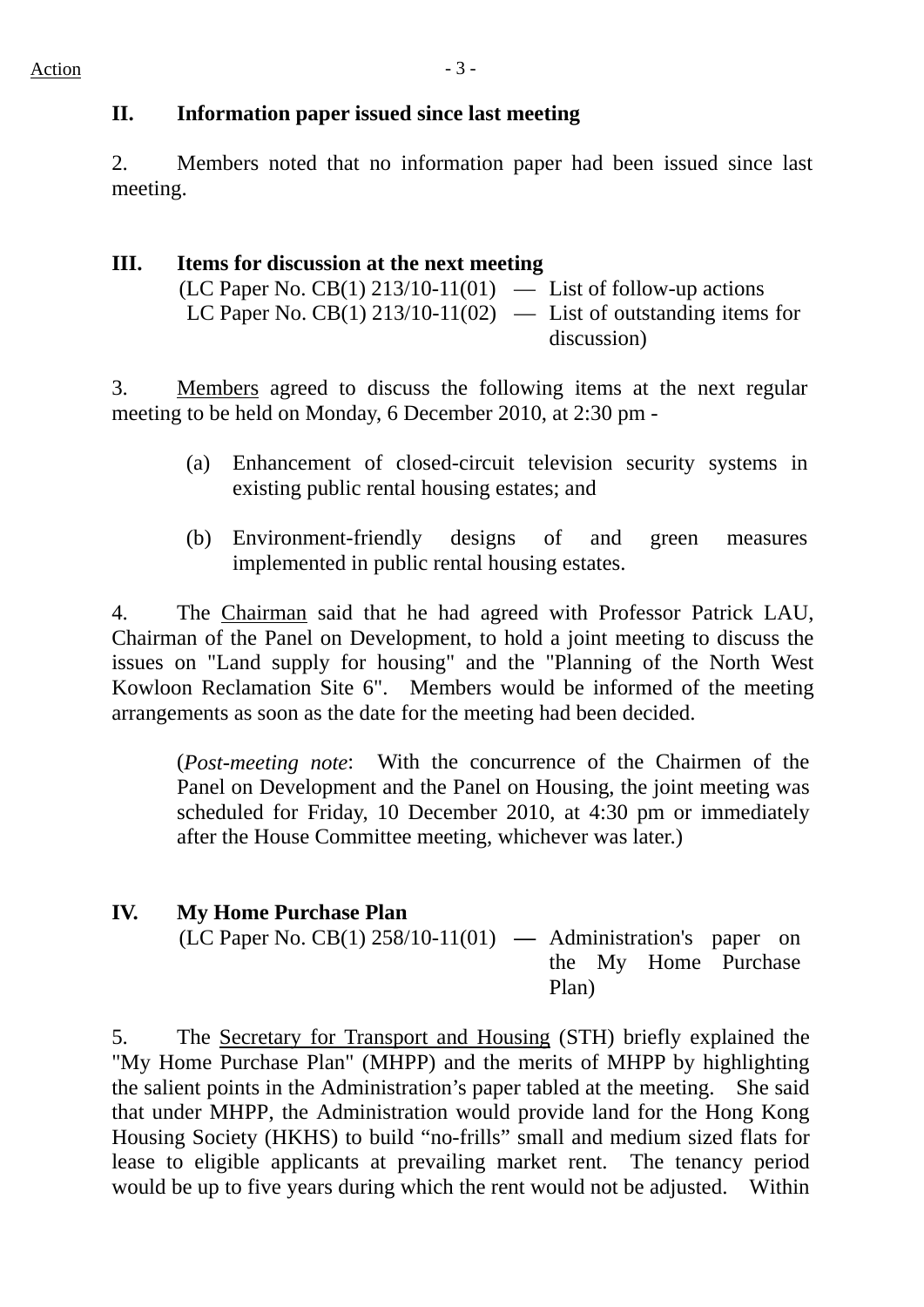a specified time frame (two years after the first admission of tenants and within two years after the termination of tenancy), MHPP tenants might purchase the flat they rented or another flat under MHPP at prevailing market price, or a flat in the private market. They would receive a Purchase Subsidy equivalent to half of the net rental they had paid during the tenancy period, and they might use it for part of the down payment. Tenants who had not purchased a flat under MHPP or in the private market within the prescribed period would not receive any Purchase Subsidy.

#### The Government's housing policy objectives

6. Mr Frederick FUNG could not agree to the housing policy objectives which in his view were at variance with the Long Term Housing Strategy published in 1986 and 1998 which advocated on home ownership. He pointed out that the Government's housing policy as set out in the "Statement on Housing Policy" announced by the then Secretary for Housing, Planning and Lands in November 2002 that "delivering the overarching objective of providing subsidized rental housing for families in need must continue to sit at the very heart of the Government's housing strategy" had not gone through public consultation. He did not accept that home ownership should be a matter of personal choice, as housing was a necessity and not a commodity. Mr WONG Kwok-hing echoed that the re-positioned housing policy was at variance with the Long Term Housing Strategy. He considered it necessary to conduct public consultation on the housing strategy.

7. In reply, STH said that the 1998 Long Term Housing Strategy set out the targets of a 70% home ownership rate and an annual production of 85 000 residential flats per year. In November 2002, the Administration announced the re-positioned housing policy to withdraw from its role as property developer by ceasing the production and sale of subsidized flats, and instead, it would aim at providing sufficient land for housing. The Administration remained committed to providing subsidized rental accommodation to low-income families who were unable to afford private rental housing, in order to maintain the target of average waiting time for public rental housing (PRH) at around three years.

8. Mr Frederick FUNG opined that Administration should be responsible for providing housing to the community and should not have allowed the market to run its course. Given that families with median income of \$19,000 per month were not able to achieve home ownership, more assistance should be provided to meet their aspiration. STH said that efforts would be made to make available sufficient land for the annual production of an average of 20 000 private residential flats in the coming 10 years. The launching of MHPP would help fill the shortage of "no frills" flats with high efficiency ratio in the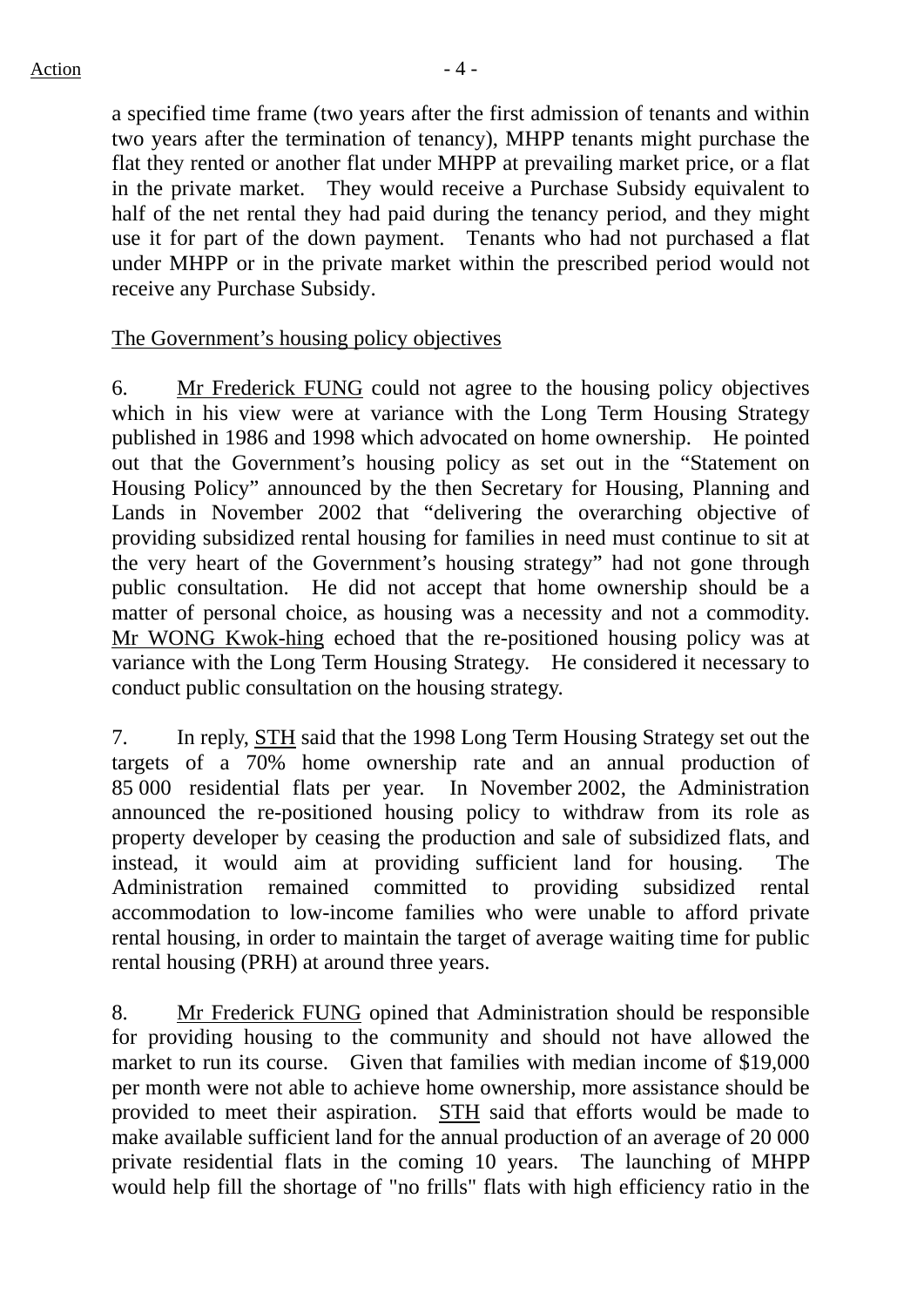private residential market. Mr FUNG however pointed out that a rent-to-buy arrangement similar to that of MHPP had been adopted by the Macao Government which found it to be unsuccessful. It had since adopted a housing scheme similar to that of the Home Ownership Scheme (HOS).

9. Mr CHAN Kam-lam said that the public generally supported the re-launching of HOS which was a simpler way to meet the housing needs of the community. He therefore hoped that both MHPP and HOS could be implemented in parallel. Mr Fred LI echoed that HOS was more desirable than MHPP according to the surveys conducted by various political parties. It was much regretted that the 2010-2011 Policy Address had not mentioned about the re-launching of HOS. He pointed out that the current property prices were beyond the affordability of the general public. The provision of a few thousand MHPP flats in the next few years would not be able to meet the housing demand, particularly when MHPP was targeting at those with household income between \$25,000 and \$39,000 per month. Sandwich class families with household income between \$17,000 and \$24,000 would not be able to afford MHPP. Besides, the prices of MHPP flats would have to be determined at the time of purchase at the prevailing market price.

10. In response, STH said that a package of housing initiatives was set out in the 2010-2011 Policy Address to meet the housing needs of the community. It had all along been the Government's policy to build up a sufficiently large land reserve over a period of time to ensure stable land supply for the residential property market. In this connection, the Financial Secretary (FS) would chair a "Steering Committee on Housing Land Supply" to co-ordinate the efforts of the departments concerned to deal with issues relating to housing land as a matter of priority. There was still a supply of private flats priced below \$2 million in the market. Besides, of the 61 000 new flats to be produced over the next few years, 35 300 (or about 58%) of them would be small and medium flats. Mr James TO enquired if the package of measures to increase housing supply would include the re-launching of HOS. The Permanent Secretary for Transport and Housing (Housing) (PSTH(H)) said that the Administration would continue to carefully monitor the property market and would take appropriate actions as necessary.

11. Mr WONG Kwok-hing expressed grave disappointment that the Administration had declined to re-launch HOS despite repeated requests from Members. He urged the Administration to seriously re-consider re-launching HOS. STH said that HOS had played an important historical role in the provision of subsidized housing. Under the repositioned housing policy, the Administration should withdraw from its role as a developer and the Hong Kong Housing Authority (HA) should concentrate its resources in PRH production. Assistance to sandwich class first-time home buyers would be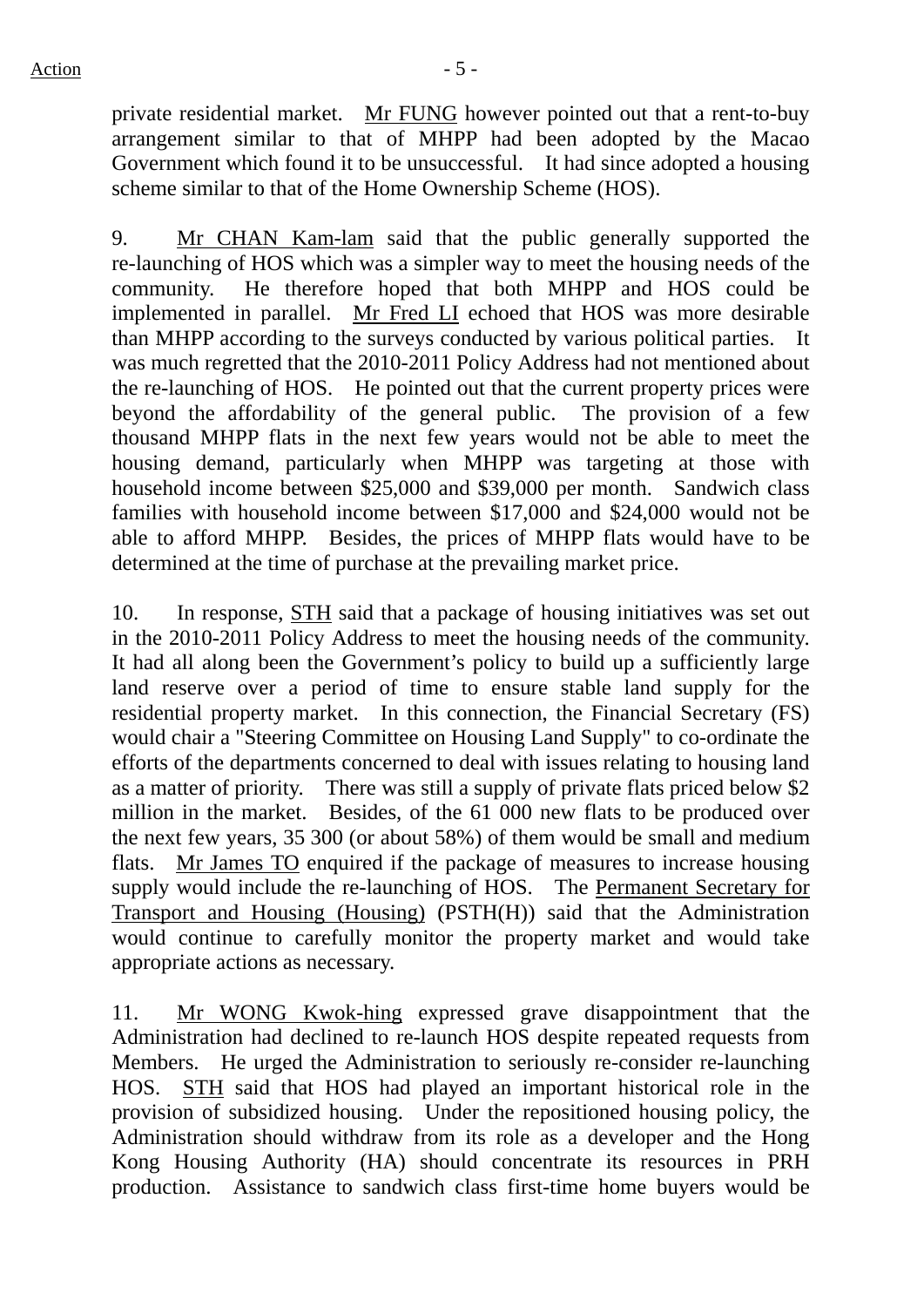provided by HKHS. To increase the housing supply, the Administration had put in place a package of measures but it would take time to implement these measures. The Administration would closely monitor the market situation and would take further measures to deter speculative activities as and when necessary.

12. Mr Alan LEONG said that Members belonging to the Civic Party would support the re-launching of HOS. Given the general consensus among political parties on resumption of HOS, he queried the accuracy of the public consultation on subsidising home ownership. He stressed that housing policies should be formulated to meet the needs of the community, taking into account the latest development of the property market. Following the introduction of MHPP, there had been increases in the number of flat viewers and the value of property stocks. It would appear that MHPP was to the benefit of property developers rather than home buyers who had no ideas on the prices of MHPP flats which were subject to prevailing market price at time of purchase. He enquired about the measures which would be taken by the Administration to address the housing needs of the community amid the rising trend of property prices. Mr LEUNG Yiu-chung also questioned the outcome of the public consultation on subsidising home ownership which had failed to take into account the public consensus on resumption of HOS.

13. STH replied that one of the key questions raised in the consultation document was whether home ownership should be subsidized. The views received were quite divided. While there was support for subsidising home ownership, others were opposed to it lest the Administration would subsidize people's investment which might become negative equity in the event of a plunge in the property market. Therefore, the Administration had taken the decision to introduce MHPP under which the rent-to-buy arrangement would allow a longer time for home buyers to decide on the purchase within a specified time frame. She added that the provision of subsidized housing would not be able to curb property prices, as evidenced in 1996-97 when the property prices continued to surge despite the availability of subsidized housing. The current ultra-low interest environment and the inflow of funds had given rise to speculative activities in the property market. To ensure a stable and healthy development of the property market, there was a need for a sufficient supply of land for housing. MHPP would provide the needed assistance to the sandwich class in achieving home ownership.

14. Mr LEUNG Yiu-chung regretted that the Administration had used the excuse that the provision of subsidies would inadvertently push people to buy properties, which might become negative equity, to decline the re-launching of HOS. He pointed out that the situation would only apply to private properties and not HOS. He therefore urged the Administration to seriously consider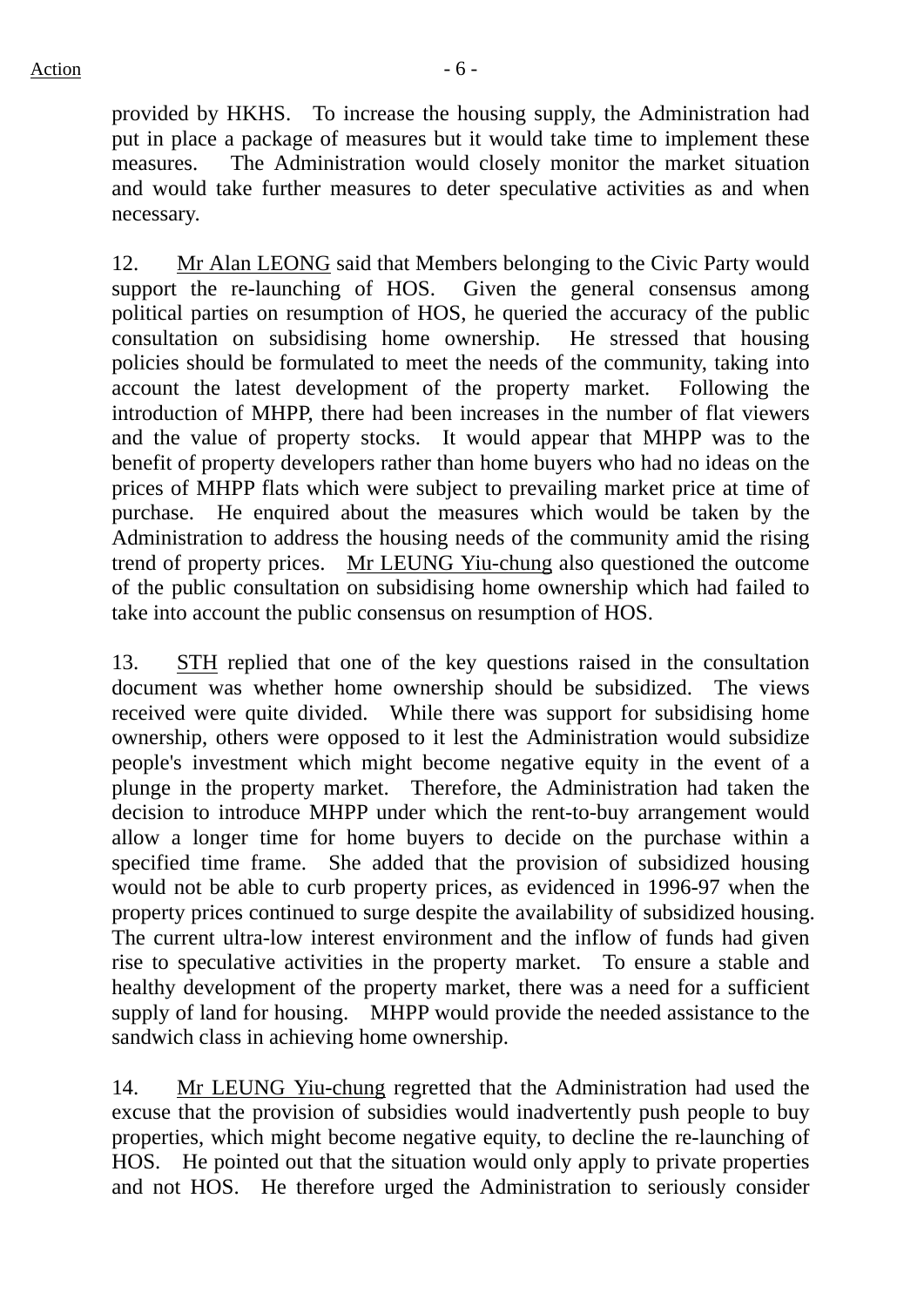re-launching HOS. Referring to the public consultation on subsidising home ownership, Mr LEUNG noted that the general public was most concerned about the escalating property prices. Given that MHPP could by no means meet public aspiration for home ownership, he was skeptical that the launching of MHPP was meant to divert public attention from the need to curb property prices. In the absence of measures to curb property prices, first-time home buyers would not be able to afford home ownership. He enquired whether assistance would be provided to first-time home buyers to purchase their homes, and whether measures such as imposing levy on profits from property sales and increasing the stamp duty on buyers' second and subsequent properties would be taken to curb property prices. PSTH(H) clarified that MHPP was not intended to deal with the price inflation issue which should be dealt with through increases in housing land supply. In this connection, the 2010-2011 Policy Address had made it clear that land sufficient for an annual production of an average of 20 000 private residential units would be made available in the coming 10 years. This was on top of the annual production of 15 000 PRH units. MHPP was launched to assist sandwich class people who had the aspiration and could afford properties in the long term but could not afford to do so at the present stage. The rent-to-buy arrangement under MHPP would allow time for tenants to save up for the down payment.

15. Referring to paragraph 5(d) which stated that "The Government is wary that any type of assistance provided should not erode the "can-do" spirit of Hong Kong people", Mr James TO questioned whether HOS had eroded the "can-do" spirit of Hong Kong people. The implementation of MHPP, albeit on a limited scale, would result in the resumption of the Administration's role as a developer. PSTH(H) said that paragraph 5(d) should be read in its entirety and should not be taken out of context. The erosion of the "can-do" spirit of Hong Kong people emerged as one of the issues raised in the public consultation on subsidising home ownership. There was a strong view among a certain group of people that assistance for home ownership should be provided in the form of support rather than taking away the "can-do" spirit of Hong Kong people. General views indicated a need to assist the sandwich class to achieve home ownership, which formed the basis of MHPP.

#### Merits of MHPP

### *Flexible and helps build up savings*

16. Noting that the tenancy period would be for a maximum term of five years, and that tenants could choose to purchase the flats two years after termination of tenancy, Mr Ronny TONG enquired whether tenants would need to move out of the flats after completion of the five-year tenancy, or could stay in the flats for seven years before deciding on the purchase. STH said that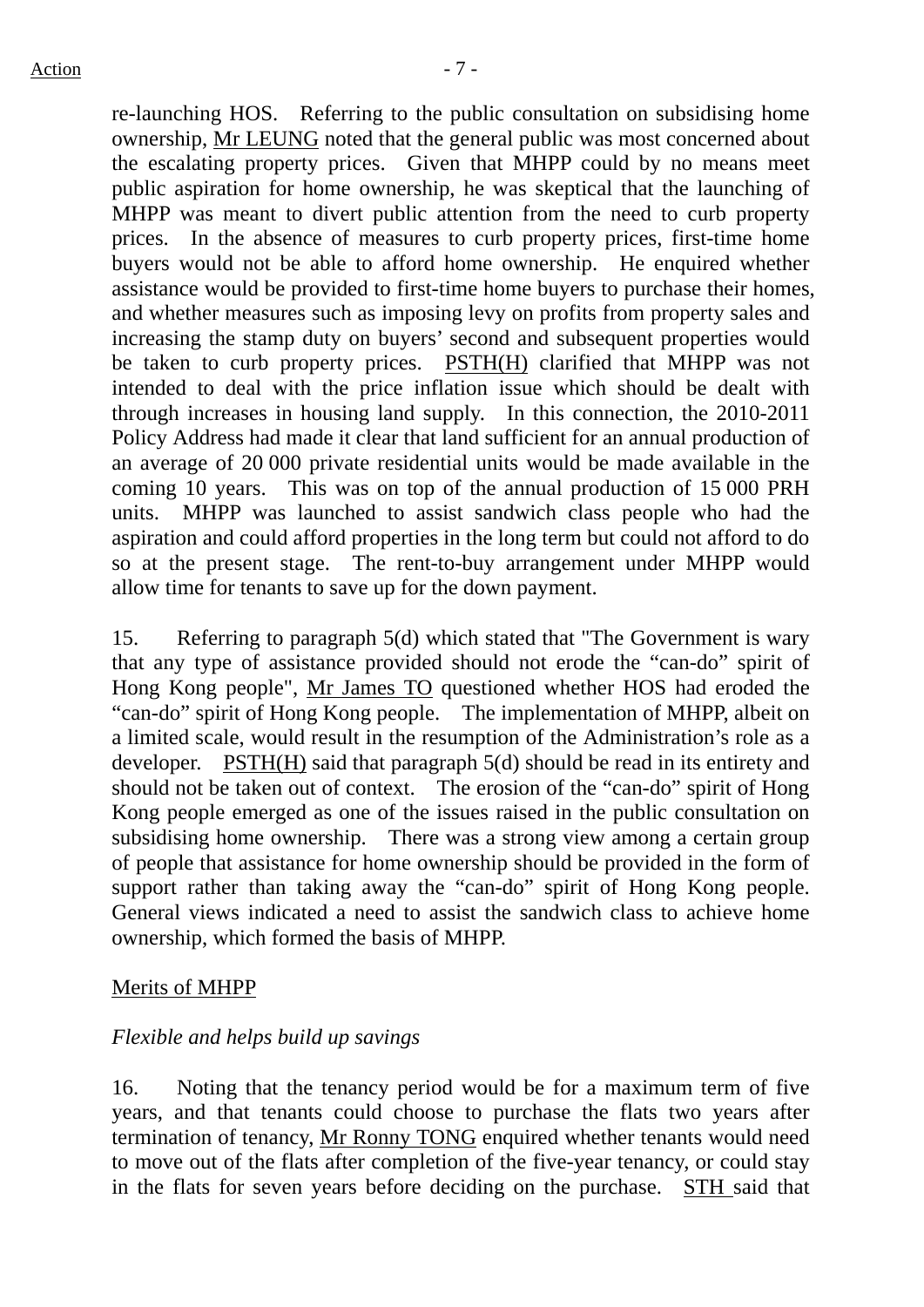MHPP aimed to provide flexibility for MHPP tenants to buy the flats within a specified time frame. If MHPP tenants were not buying the flat they rented after the five-year tenancy, they would need to move out. However, they could still use the Purchase Subsidy within two years after termination of tenancy to buy a flat under MHPP or in the private market.

17. Mr WONG Kwok-kin asked how the rents and prices of MHPP flats would be determined to reflect the "no frills" nature of these units. Mr Ronny TONG enquired whether the prices of MHPP flats would be similar to that of HOS flats, or whether these would fluctuate according to market situation. He considered that some indications on the range and upper limit of sale prices should be provided to facilitate MHPP tenants in deciding whether they would be able to afford to buy the flats within the specified time frame. Mrs Sophie LEUNG echoed that the sale prices for MHPP flats should be fixed at the beginning of the tenancy. Mr Vincent FANG added that the setting of sale prices for MHPP flats at the time of purchase rather than at the start of tenancy would give rise to certainties.

18. STH responded that in determining the rents of MHPP flats, reference would be made to similar flats in the neighboring areas. As tenants could decide to purchase their flats within a specified period of up to seven years (i.e. two years after the first admission of tenants and within two years after the termination of tenancy), MHPP flats could be about five years old by the time they were sold. The age and the "no frills" nature of MHPP flats would be taken into account in setting the sale prices of these flats, which would not be comparable to that of luxury developments. She added that the proposal of setting sale prices for MHPP flats at the beginning of the tenancy might not be advantageous to tenants, particularly in the event of a plunge in property prices at the time of purchase. Moreover, resale restrictions would need to be imposed if MHPP flats were to be sold at a discount as in the case of HOS. She said that members' comments would be taken into consideration as appropriate when working out the details of MHPP.

19. Mr CHAN Kam-lam opined that some degree of flexibility be allowed such that eligible MHPP applicants who could afford the down payment could purchase their flats at the time of in-take. This would obviate the need for tenants to pay market rents during the five-year tenancy. STH explained that MHPP was meant to assist those who could not afford the down payment. For those who were able to afford the down payment at the outset, they might not need MHPP to achieve home ownership. MHPP tenants would be given the flexibility of buying their flats from the third year after the project's first admission of tenants and up to two years after the five-year tenancy.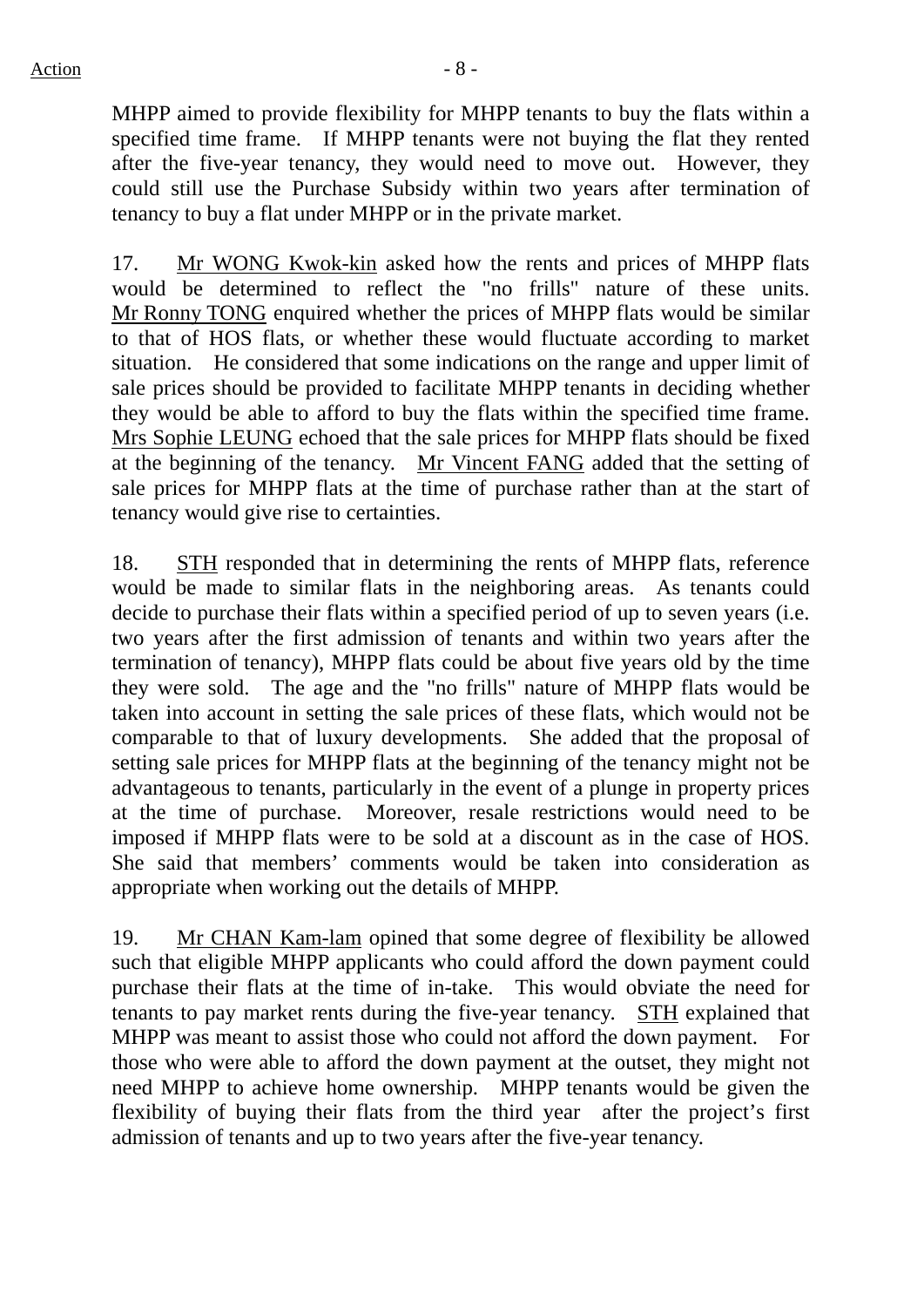20. Mr James TO said that he failed to understand how the design of MHPP would help prevent MHPP tenants from purchasing flats at around the same time. He opined that MHPP would be deemed a failure if it turned out that MHPP tenants were still unable to afford the down payment even with the Purchase Subsidy after completion of the five-year tenancy. STH said that unlike the Home Starter Loan Scheme which might encourage purchase of flats at the same point in time, the rent-to-buy arrangement under MHPP would allow sufficient time for applicants to think through their housing plan while building up their capability to buy a flat. The subsidy equivalent to half of the net rental paid might not be sufficient to cover the down payment in full. Tenants must conscientiously build up savings to meet the down payment and related expenses. The feasibility of securing better mortgage arrangements for MHPP buyers was being explored with the Hong Kong Mortgage Corporation. STH emphasized that MHPP was part of a package of measures to increase the supply of small and medium-sized flats. Sufficient land would be made available for an annual production of some 20 000 private residential flats.

21. While acknowledging that MHPP aimed to provide an additional choice for the sandwich class, Mr WONG Kwok-kin said that it could not replace HOS. He was concerned that MHPP was worked out based on the assumption that tenants' income would remain stable or even increase, without taking into account the situation where there was a drop in the household income to such extent that they could not afford to pay the rents. He asked if tenants would have to move out in the latter case, and whether they could have the Purchase Subsidy back. He further asked if the tenants could move back to their MHPP flats after their financial situations improved. Mr Vincent FANG was also concerned that tenants who had not purchased their MHPP flats within the specified period would not be entitled to any Purchase Subsidy. The Deputy Secretary for Transport and Housing (Housing) said that tenants who wished to terminate their tenancy could do so by giving two months' notice. STH said that it might not be beneficial for tenants to continue the tenancy or the purchase if their income had dropped drastically. They might apply for PRH subject to the prevailing eligibility criteria. It was worth noting that the Purchase Subsidy was meant to assist tenants to pay for the down payment upon purchase of flats, and would not be given to tenants who did not purchase a flat within the prescribed period. MHPP was to assist those who could afford a flat in the longer term, and not those whose income had dropped to such an extent that they could no longer afford to purchase their homes.

22. Mr LEUNG Kwok-hung held the view that MHPP was designed to enable sandwich class people to achieve home ownership. However, it did not take into account the needs of those who only wanted a place to live and had no plans to buy their own homes. Members belonging to the League of Social Democrats would support the provision of more PRH flats to meet the housing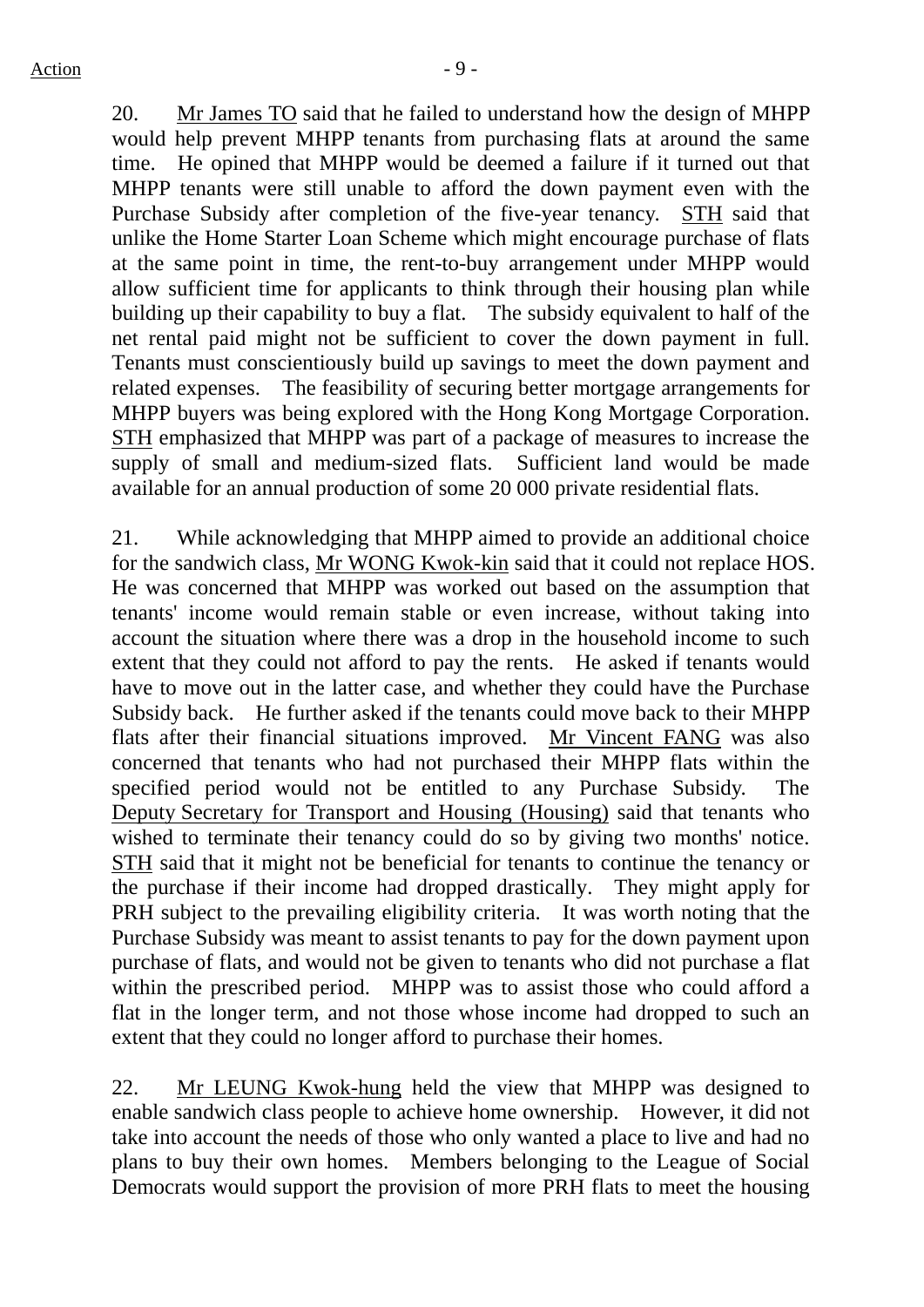demand of those low-income families which could not save up to pay for the down payment. Expressing similar views, Mr LEUNG Yiu-chung said that the limited provision of 5 000 MHPP flats would not be able to meet the housing demand. A more effective way was to produce more PRH flats and to relax the income and asset limits for PRH. STH confirmed that continued efforts would be made to provide PRH flats under the Public Housing Construction Programme to meet demand. PSTH(H) added that the annual production of 15 000 PRH flats together with the recovery of a similar number of flats from the existing stock would be able to maintain the average waiting time for PRH at around three years. The income and asset limits for PRH were reviewed annually and the next review would be carried out in March 2011.

23. In view of the similar nature of the rent-to-buy arrangement under MHPP and the Tenants Purchase Scheme (TPS), Mr WONG Kwok-hing questioned the rationale for shelving TPS. He pointed out that PRH tenants with household income exceeding the income and asset limits due to additional income from their grown-up children had all along wanted to purchase their own PRH flats under TPS. In this way, the grown-up children could live with and take care of their elderly parents without having to pay higher rents or run the risk of being forced out of their PRH units. Many households had agreed to move to PRH estates in the more remote areas on the understanding that they could be able to purchase their own PRH units under TPS. They were most disappointed that TPS had since been shelved. STH said that TPS had been shelved because the sale of PRH flats to sitting tenants would have an adverse impact on the turnover of PRH flats, and would lengthen the average waiting time for applicants on the Waiting List. PRH tenants who wished to achieve home ownership could purchase HOS flats using Green Form without the need to pay premium. In fact, a recent survey revealed that about 11% of PRH tenants were interested in buying HOS flats in the HOS Secondary Market which were mostly situated in the urban and extended urban area. Besides, there were still some 60 000 PRH flats available for sale under TPS.

#### *Complements market inadequacy*

24. Mrs Sophie LEUNG expressed support for using MHPP as a platform for HKHS to engage small and medium developers in the development of MHPP flats. She suggested that the profits derived from MHPP should be used to set up of a fund for developing more MHPP flats, and that MHPP tenants should be obliged to maintain their flats in a good condition. STH agreed to relay Mrs LEUNG's view to HKHS on the use of MHPP as a platform to engage participation of small and medium developers. On the proposal of setting up a fund to take forward MHPP, STH said that HKHS would build MHPP flats and would pay the required land premium to the Government. Hence, not much profit was expected to be derived from the sale. As regards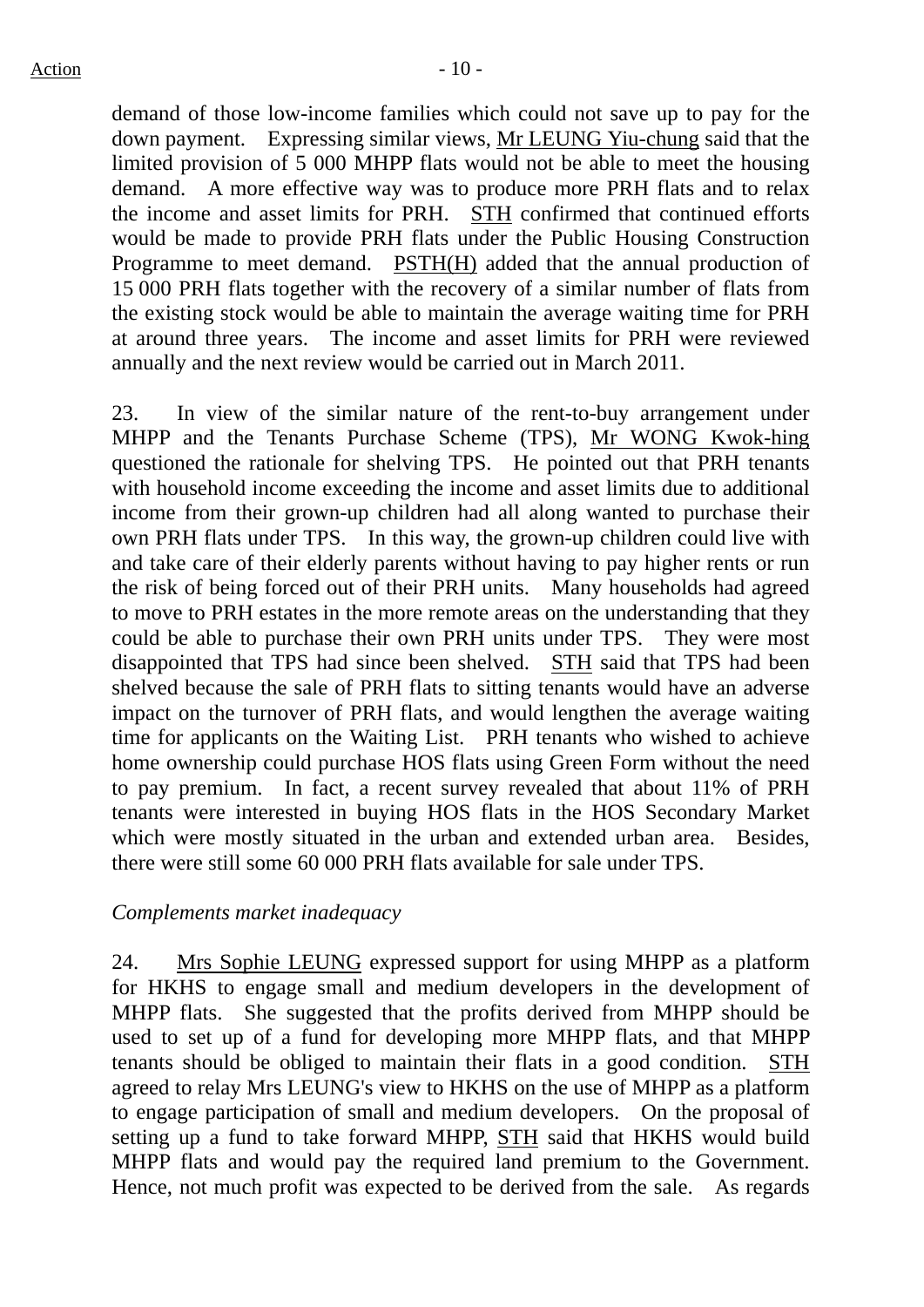MHPP tenants' obligation to maintain the flats in a good condition, STH said that tenants would become owners of the flats if they chose to buy the flats under the rent-to-buy arrangements. It was expected that they would keep the flats in a good condition.

### *Will not reduce the supply of private residential land or land for PRH*

25. The Chairman said that the need for housing was more apparent in 2011-2012 and 2012-2013. While the Administration had pledged to provide land sufficient for annual production of some 20 000 residential units in the long term, this might not be possible in the next two years as the Administration could only confirm that the supply of residential units next year would be more than this year. STH reiterated that FS would chair a "Steering Committee on Housing Land Supply" to co-ordinate the efforts of the departments concerned to deal with issues relating to housing land as a matter of priority. She added that land for the 5 000 MHPP flats would not come from the Application List or sites earmarked for PRH.

26. Mr Frederick FUNG was not convinced of the merits of MHPP, adding that there were more merits in re-launching HOS. He pointed out that MHPP could not provide the needed assurance to those in need of housing, particularly when its eligibility was confined to those with household income in the range of \$30,000. Besides, the provision of 1 000 MHPP flats could by no means meet the housing demand. He also did not agree that HOS would have impact on the private property market as these were two distinct markets. Furthermore, the revitalization of the HOS secondary market would only encourage speculation of HOS flats. STH said that the rent-to-buy arrangements under MHPP would allow time for tenants to save up for down payment and make their purchase in a practical and step-by-step manner. The revitalization of the HOS Secondary Market had been discussed in depth by HA.

Earmarked sites/Flat sizes in Tsing Luk Street Project

27. Apart from the site in Tsing Yi, Mr CHAN Kam-lam enquired whether another site could be made available before 2014 to expedite the supply of MHPP flats. He also enquired about the subsequent plans for MHPP following the production of 1 000 flats at Tsing Yi in 2014. His views were shared by Mr Vincent FANG. STH said that the lead time for construction of flats would usually take five to seven years. As the piling works for the Tsing Yi site had already been completed, construction works could commence as soon as possible for completion by 2014. Preparatory work, including modification of land use, for other possible sites for MHPP was underway. Members would be informed of the plans as soon as these were worked out.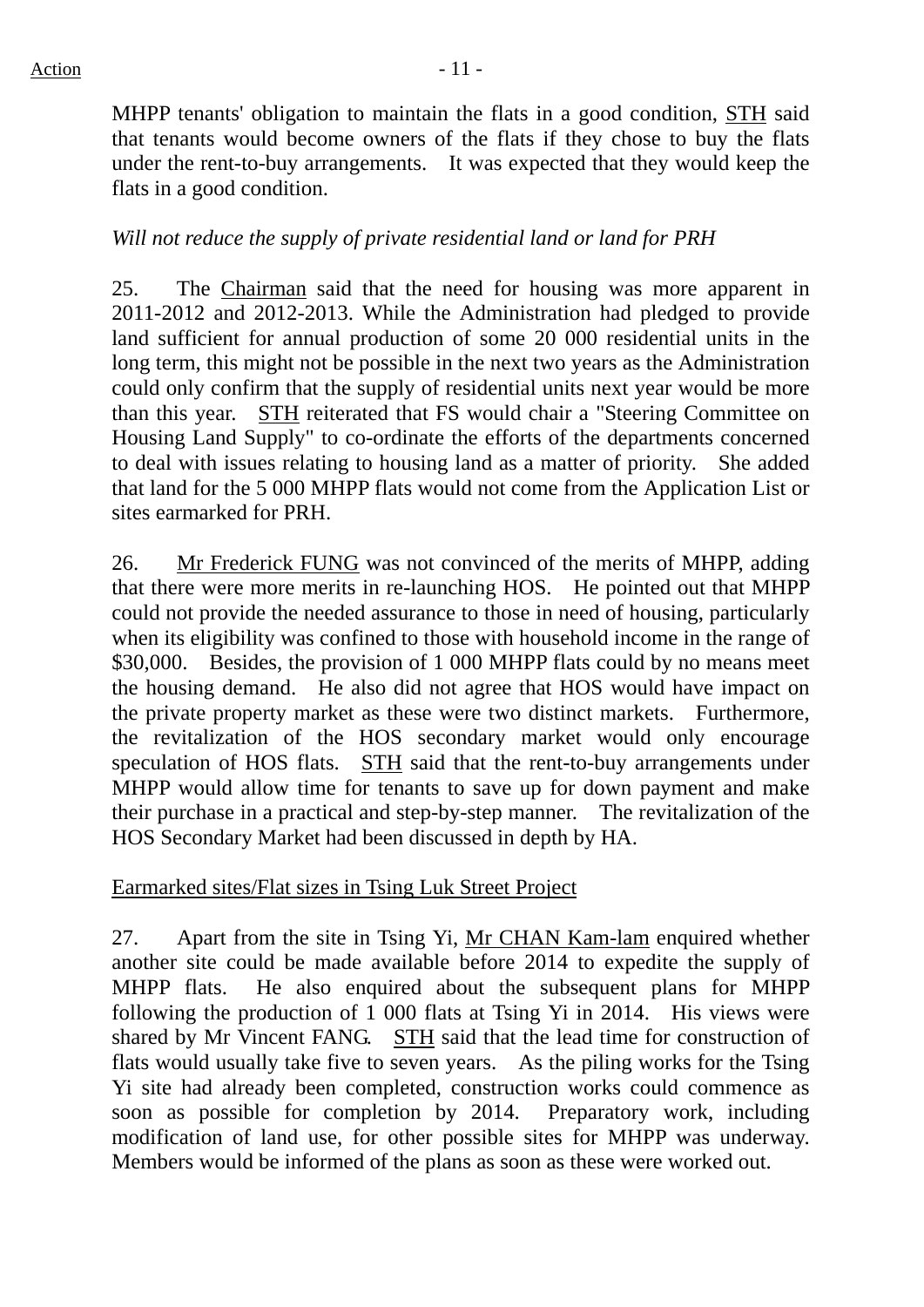28. Mr Ronny TONG enquired if the Administration had assessed the number of anticipated applications for MHPP, and whether the supply of 1 000 MHPP flats in 2014 would be sufficient to meet the demand. STH said that it would be difficult to assess the number of eligible MHPP applicants who were living in different kinds of housing.

29. Mr Fred LI opined that the small and medium flats to be built should preferably have at least two bedrooms. STH said that there would be one, two and three-bedroom flats available but most of them would be two-bedroom flats.

# Eligibility criteria

30. The Chairman noted that according to statistics, there were 100 000 households with monthly income ranging from \$18,000 to \$27,000 which had yet to achieve home ownership. The figure would increase to 130 000 households if the income ceiling was increased to \$39,000. He questioned the effectiveness of MHPP as the 1 000 flats under the first project could only meet less than 1% of the housing needs of eligible households. Unsuccessful MHPP applicants would have no choice but to enter the private residential market. Despite the Administration's reiteration that a package of measures would be implemented to increase land supply, he was aware that "Steering Committee on Housing Land Supply" chaired by FS had yet to hold its first meeting. There was also no certainty on the annual provision of some 20 000 private residential flats.

31. In reply, STH said that views gathered during the public consultation on subsidising home ownership revealed that there was a need to provide assistance to first-time home buyers who could not afford down payment. MHPP was designed to provide an additional choice for the sandwich class first-time home buyers. The rent-to-buy arrangement would allow sufficient time for them to think through their housing plans. The initial thinking was that to be eligible for MHPP, applicants and other family members on the application forms should not have owned any residential properties for a period of 10 years prior to the closing of the pre-letting application period. Apart from MHPP flats, there were HOS flats available in the secondary market for home buyers to choose from. Preparatory work for the "Steering Committee on Housing Land Supply" was underway and efforts were made to identify more land for housing. To ascertain the situation, the Chairman requested the Administration to provide the estimated number of households with monthly income ranging from \$18,000 to \$27,000 and \$27,000 to \$39,000 which had yet to achieve home ownership. PSTH(H) said that it would be very difficult to extrapolate the exact demand from the broad figures. As the number of new families and the number of households who chose to buy properties in the private market were unknown,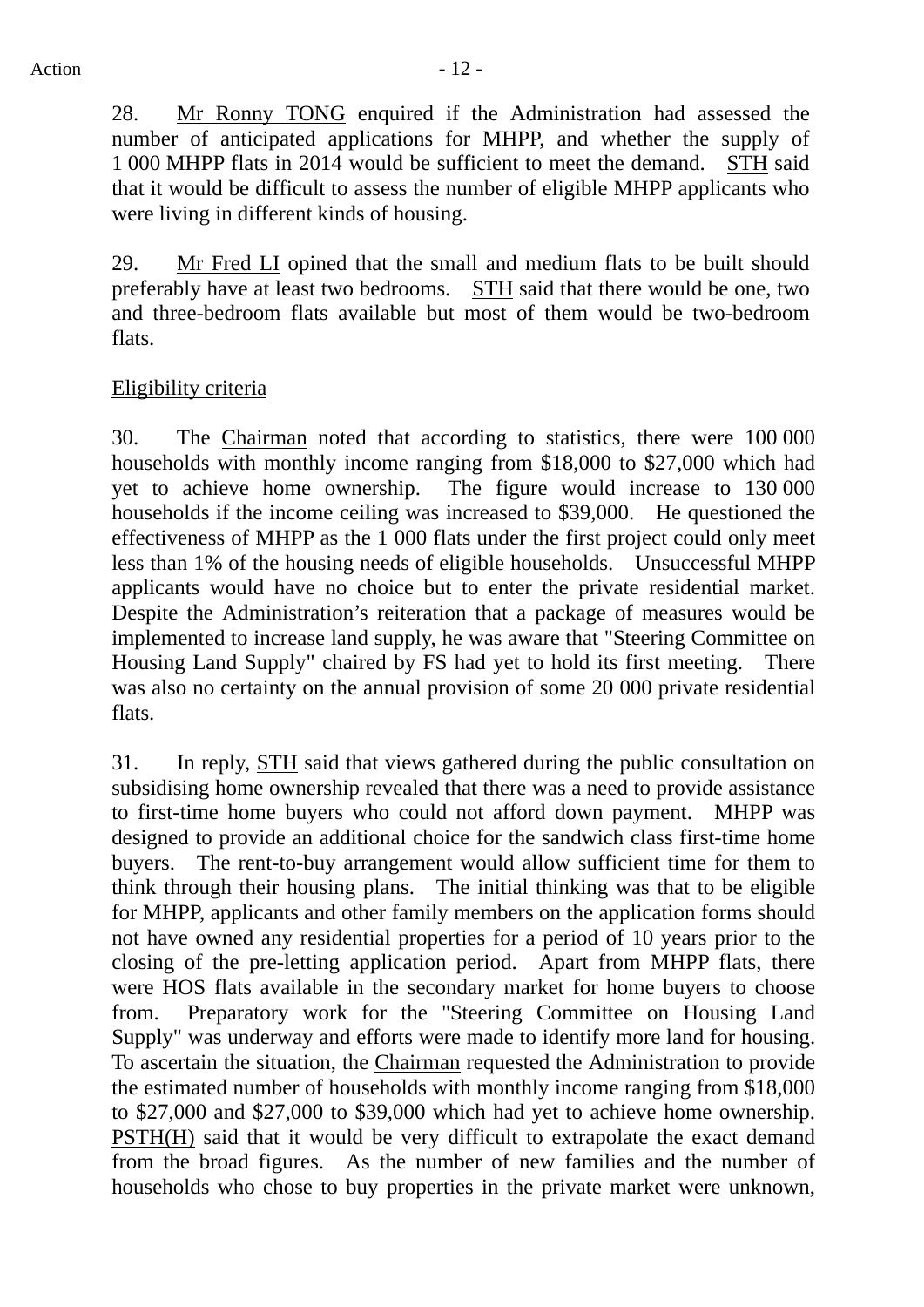assumptions would have to be made.

## Priority of different categories of applicants

32. Mr CHAN Kam-lam requested for more information on the priority of different categories of applicants since White Form applicants, Green Form applicants, and the sandwich class people were all eligible for MHPP. STH said that priority would be decided using a mechanism premised on a quota system, together with a set of stringent eligibility criteria as the threshold. While the quota for each category of applicants had yet to be decided, the majority of the units would be allocated to White Form applicants, with the remaining units to Green Form applicants and singleton applicants respectively.

## Revitalization of industrial buildings

33. Mr Vincent FANG said that the Administration should ensure steady supply of land for the private sector to construct sufficient housing units. To substantially increase the supply of flats, consideration could be given to revitalizing industrial buildings for residential use. STH said that according to her understanding, the Development Bureau was looking into the feasibility of revitalizing industrial buildings and modifying land use to allow for residential developments. However, issues relating to town planning and fire prevention etc. would need to be resolved.

### Motion

34. Mr LEUNG Yiu-chung proposed and Mr Frederick FUNG seconded the following motion -

"本委員會要求特區政府,立即重新推行「居者有其屋」計 劃。"

"That this Panel requests the SAR Government to immediately resume the Home Ownership Scheme."

35. The Chairman agreed that the motion was directly related to the agenda of the meeting.

36. Mr LEUNG Kwok-hung proposed and Mr Frederick FUNG seconded to add "每年供應至少35 000個公屋單位" (to provide at least 35 000 public rental housing units each year) to the motion. The wording of the motion as amended was as follows –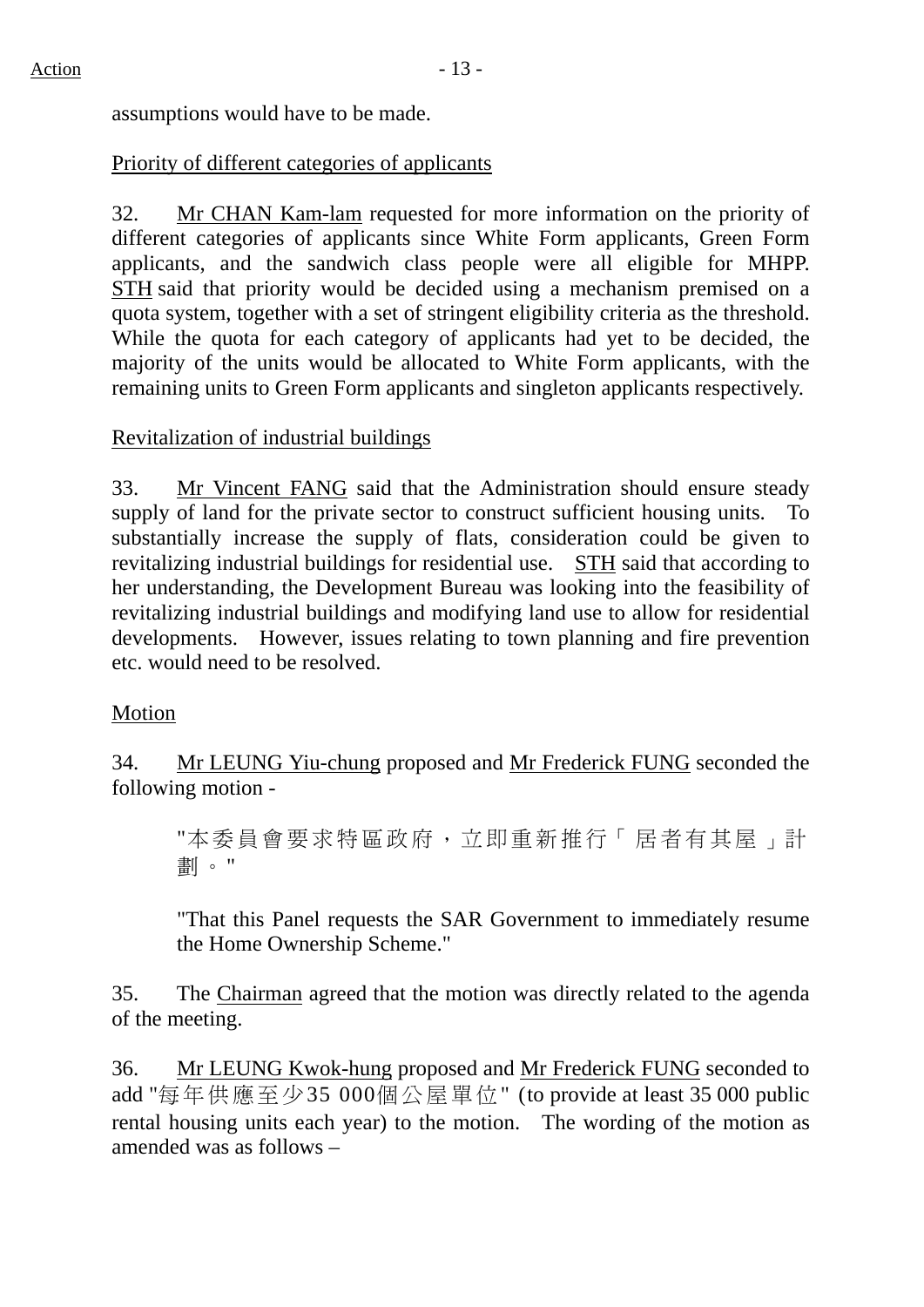"本委員會要求特區政府每年供應至少 35 000 個公屋單位, 並立即重新推行「居者有其屋」計劃。

"That this Panel requests the SAR Government to provide at least 35 000 public rental housing units each year, and immediately resume the Home Ownership Scheme."

37. The Chairman put the motion to vote. All members present voted for the motion as amended by Mr LEUNG Kwok-hung. The Chairman declared that the motion as amended was carried.

#### **V. Stepped-up checking on household income and assets of public rental housing tenants**

| $(LC$ Paper No. $CB(1)$ 213/10-11(03) — Administration's paper |                     | on                            |
|----------------------------------------------------------------|---------------------|-------------------------------|
|                                                                |                     | stepped-up checking on        |
|                                                                |                     | household income<br>and       |
|                                                                |                     | assets of public rental       |
|                                                                | housing tenants     |                               |
| LC Paper No. CB(1) $258/10-11(02)$ — Paper on stepped-up       |                     |                               |
|                                                                |                     | checking of income and net    |
|                                                                |                     | assets declarations by public |
|                                                                |                     | rental housing tenants        |
|                                                                |                     | prepared by the Legislative   |
|                                                                |                     | Council Secretariat           |
|                                                                | (background brief)) |                               |

38. PSTH(H) briefed members on the stepped-up checks of the income and assets declarations made by PRH tenants as announced by the Chief Executive in his 2010-11 Policy Address by highlighting the salient points in the information paper. The Assistant Director (Estate Management) 3 (AD(EM)3) gave a power-point presentation on the subject.

(*Post-meeting note*: A set of power-point presentation materials was circulated under LC Paper No. CB(1) 310/10-11(01) on 2 November 2010.)

Checking of income and assets declarations

39. Mr LEUNG Kwok-hung pointed out the need to simplify the income and assets declaration form to facilitate completion by tenants to avoid possible mistakes. Mr LEUNG Yiu-chung echoed that assistance should be provided to assist PRH tenants in completing the declaration form. A group of dedicated staff should be stationed in estates to check the declaration forms to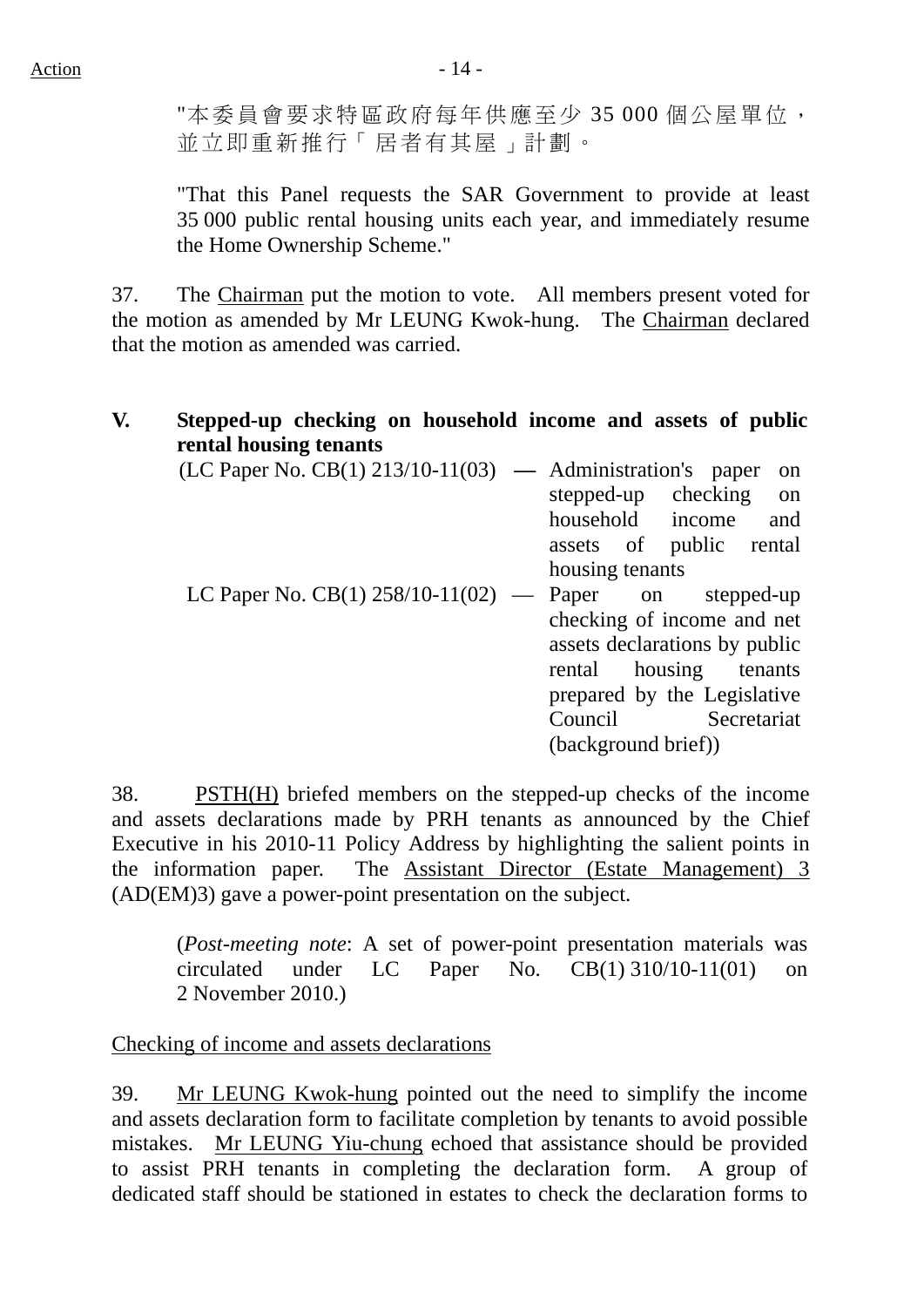ensure accuracy of information before submission. PSTH(H) agreed that efforts should be made to simplify the declaration form to make it more user-friendly. Assistance would be provided to tenants who had difficulty in filling up the form. The Deputy Director of Housing (Estate Management) confirmed that estate staff had been providing assistance to tenants in completing the income and assets declaration form. Initial screening would be carried out to ensure the accuracy of information.

40. Noting that some tenants might have inadvertently provided inaccurate information in the declarations which did not give rise to any real/potential gains, Mr Frederick FUNG opined that flexibility should be exercised in these cases such that warning instead of prosecution should apply. Mr LEUNG Yiu-chung echoed that some tenants might have provided inaccurate income information due to ignorance while others might have difficulty in making income declarations because they did not have a steady income. Besides, the principal tenant might have difficulty in securing income information from their children. It was therefore necessary to ascertain the intent of making false declaration. Flexibility should also be exercised before contemplating prosecution actions.

41. In response, PSTH(H) said that the checking of income and assets declaration was part and parcel of the management of PRH estates to ensure that only those who were eligible could continue to stay in PRH. Enforcement actions should be taken against PRH tenants who knowingly provided false income and assets declarations. The Housing Department (HD) had exercised great care in assessing whether actual gains had been derived from misrepresentation. This was evidenced by the fact that only 100 out of the 600 false declaration cases were prosecuted and convicted. Sufficient evidence to support prosecution would be provided to the courts. To address the difficulty faced by principal tenants in obtaining income information from grown-up children in making the declarations, AD(EM)3 said that all grown-up children of PRH households had been required to make their own income and assets declarations since 2007.

# Stepped-up checking of income and assets declarations

42. Mr Frederick FUNG noted that in addition to the average 5 000 rigorous checks of income and assets declaration cases per annum, a further 5 000 declarations made by PRH tenants would be checked during the period from November 2010 to April 2011. As this would mean an increase in the frequency of checking, he was concerned that affected tenants would be overly burdened by the stepped-up checks as they would need to disclose matters of a private nature. He opined that instead of stepping up checks, consideration should be given to increasing the penalty for making false declarations to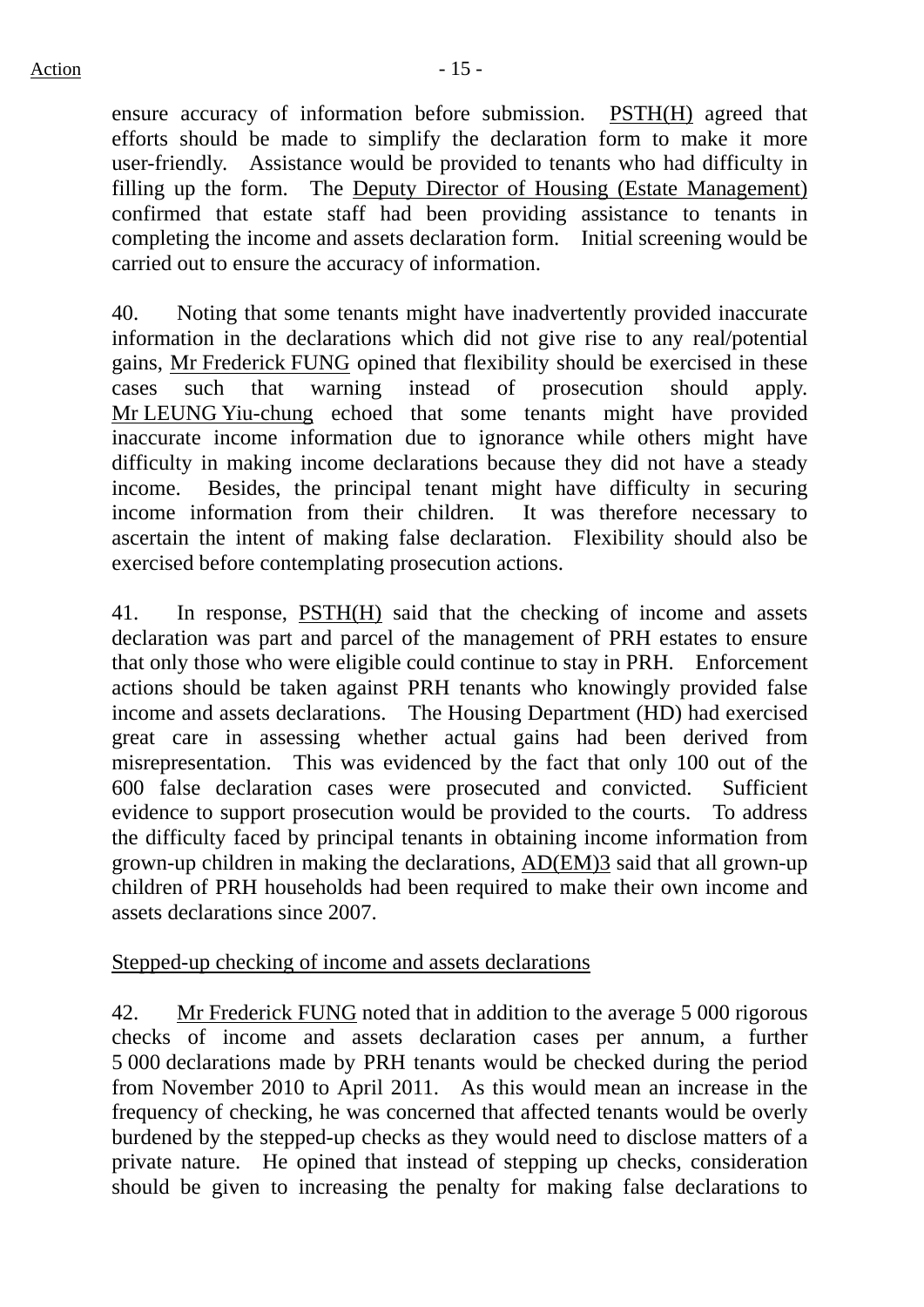achieve a better deterrent effect. Publicity should also be stepped up on the number of successful convictions against false declaration to alert tenants of the serious consequences of false declaration, which might lead to imprisonment and termination of tenancy. PSTH(H) considered it appropriate to step up checking of declarations from time to time to prevent abuse of the system and to safeguard the rational allocation of the limited public housing resources. While the stepped-up checks would increase the number of rigorous checking of declarations from 5 000 to 10 000 per annum, this comprised only a small percentage of the PRH population. He also confirmed that HD did publicize the outcome of prosecution cases. In the past months, there were successful cases which had resulted in the recovery of PRH units.

43. Mr LEUNG Kwok-hung said that the increase in frequency of checking of income and assets declarations would cause much anxiety on the part of PRH tenants. Given the busy schedule of estate staff, he was concerned that it was unlikely that they could spare the time to assist tenants in completing income and assets declarations. Mr LEUNG Yiu-chung concurred with other members that the stepped-up checks would likely cause much pressure on PRH tenants. He held the view that the stepped-up checks of the income and assets declarations were meant to evict PRH tenants in an attempt to recover more PRH flats for re-allocation. Instead of producing more PRH flats to meet the pledge of maintaining the average waiting time for PRH at three years, HD had resorted to recover more PRH flats from the existing stock. He considered such practice unethical. He urged that efforts should be made to construct more PRH as the current annual production of 15 000 PRH flats was insufficient to meet the demand. His views were shared by Mr WONG Kwok-hing.

44. In response, PSTH(H) clarified that the checks on income and assets declarations were not conducted every year. Under the Housing Subsidy Policy, tenants who had been living in PRH flats for 10 years were required to declare their income every two years. Those with household income exceeding the prescribed income limits were required to pay 1.5 times or double net rent plus rates. For double rent paying households, they were further required to declare their assets biennially under the Policy on Safeguarding Rational Allocation of Public Housing Resources (SRA) to determine their eligibility to continue to stay in PRH. Tenants could submit their declaration forms through local estate office rather than the district management office. Local estate staff would provide assistance if necessary. The Chairman said that notice should be given to the additional 5 000 households selected for rigorous vetting, reminding them of the need to ensure accuracy of their income and assets declarations. PSTH(H) said that the purpose of stepped-up checks was not to trap tenants but to hold them accountable for their declarations.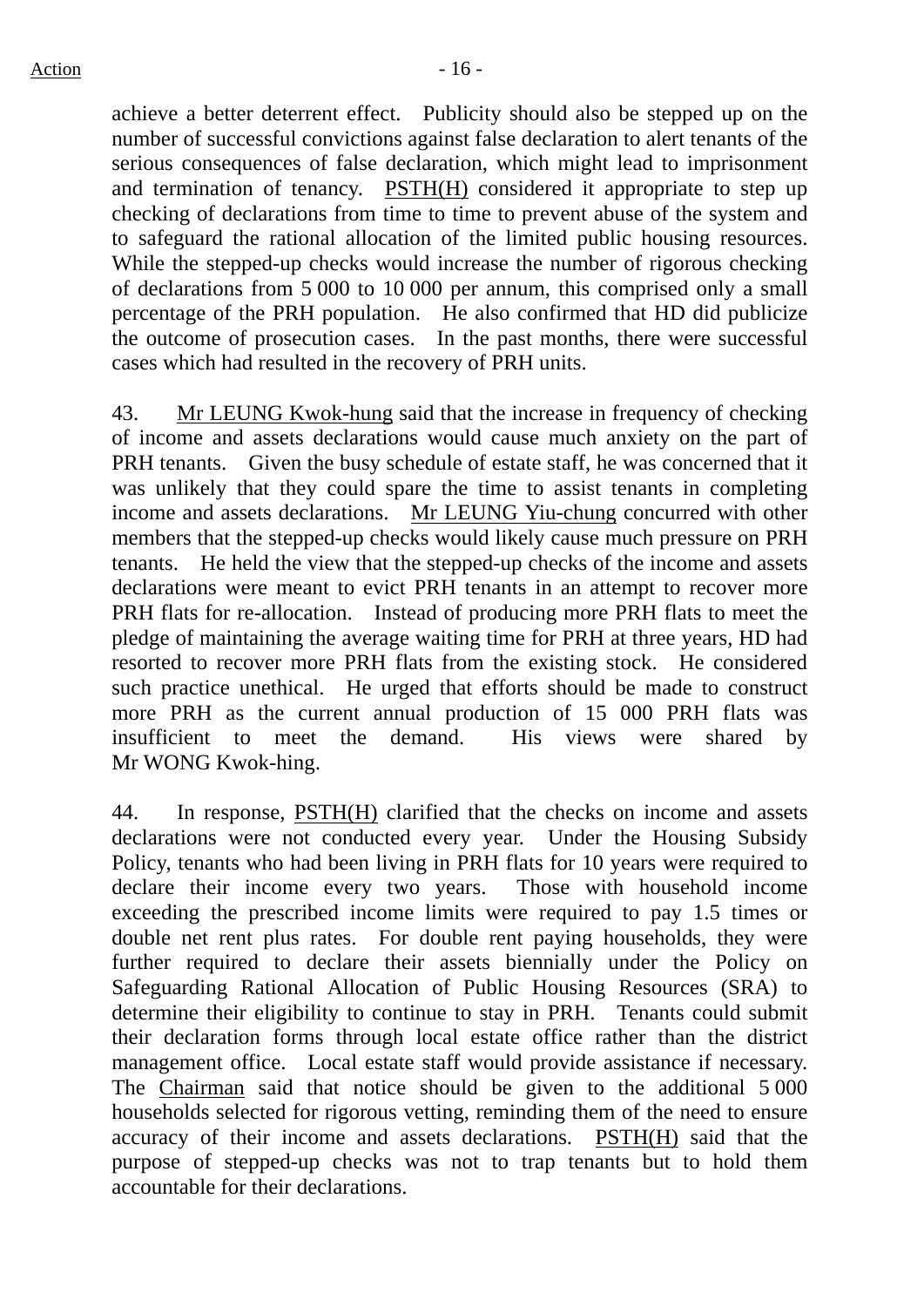45. Mr WONG Kwok-hing said that following the cessation of TPS, tenants could no longer purchase their own PRH flats. Tenants who had to declare income and assets under SRA would have to move out if their income and assets continued to exceed the prescribed limits. The SRA policy had indeed forced grown-up children to move out in order for the tenants to continue to stay in PRH. This was at variance with the harmonious families schemes to encourage the younger generation to live with their elderly parents. As a result, many older estates mainly comprised elderly persons. Mr LEUNG Kwok-hung concurred that SRA had forced many grown-up children out of their parents' PRH units. Expressing similar concerns, the Chairman pointed out that in some older estates like the Cheung Shan Estate in Tsuen Wan, over 30% of residents were elderly tenants. Hence, there was a need to take into account the needs of the elderly in working out housing policies. A balance of different age groups should be maintained in PRH estates.

46. In reply, PSTH(H) reiterated that SRA aimed to ensure the rational allocation of the limited housing resources. Besides, PRH tenants aged over 60 were not required to make any income and assets declarations. He added that a number of measures had been put in place to achieve a balance of different age groups within PRH estates. These included opportunities for PRH tenants to apply for transfer to the same estate in which their elderly parents/offspring was currently living for mutual care. However, tenants who had stayed in the same estate for a long time might not wish to move. HD also maintained close cooperation with the Social Welfare Department and the Hospital Authority on the provision of elderly services within PRH estates. As regards TPS, PSTH(H) said that many tenants were not prepared to buy TPS flats as evidenced by the fact that over 60 000 TPS flats remained unsold. Apart from TPS, PRH tenants could choose to buy HOS flats in the secondary market without the need to pay premium. Meanwhile, MHPP would also provide an additional choice for those with a higher household income.

47. Mr WONG Kwok-hing pointed out tenants could only buy their own PRH units and not other units available for sale under TPS. He considered that HD should conduct a survey on the demand for TPS and the number of households with grown-up children moving out as a result of SRA. Mr LEUNG Kwok-hung said that TPS was not popular mainly because of the mixed tenure with both owners and tenants within the same estate. Mr LEUNG Yiu-chung remarked that TPS was well-received as over 60% TPS flats were sold. PSTH(H) said that the outcome of the public consultation on subsidising home ownership had already been publicized. He also agreed to provide the number of elderly singleton households in PRH for members' reference.

Admin